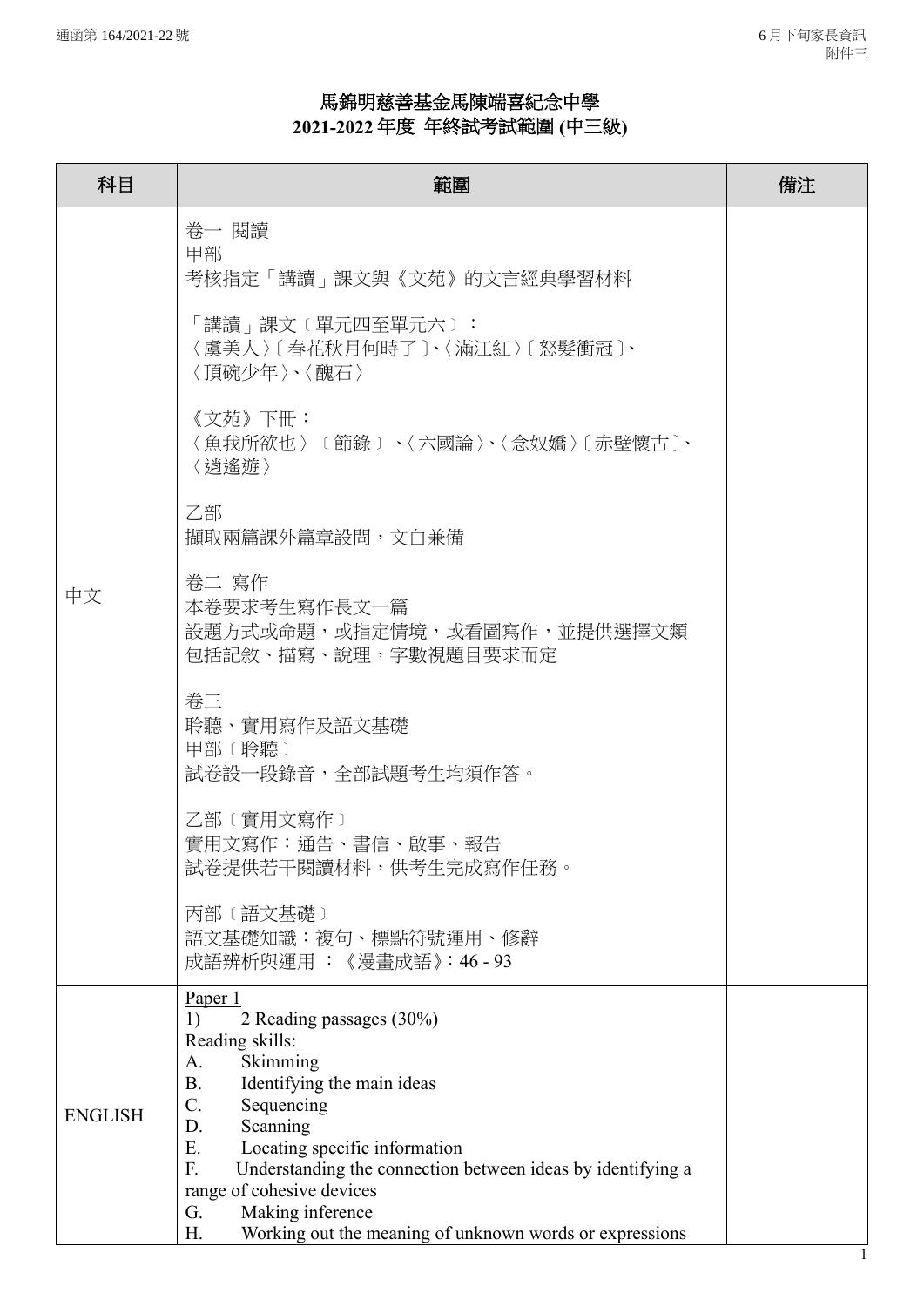|      | Vocabulary (20%)<br>2)<br>Vocabulary:<br>Responsible shopping and buying and shopping habits<br>A.<br>(Spark 3B, p.19-20)<br>Protect our Wildlife (Spark 3B, p.59-60)<br><b>B.</b><br>3)<br>Grammar (50%)<br>Grammar:<br>Tenses (Dev2AU1-3, Dev3AU2)<br>A.<br><b>B.</b><br>Gerunds and to-infinitives (Dev3AU6+7)<br>C.<br>Cause and effect (Spark 3A U3p.50-51)<br>D.<br>Emphasizing (Spark 3A U3 p.50-51) |                                |
|------|-------------------------------------------------------------------------------------------------------------------------------------------------------------------------------------------------------------------------------------------------------------------------------------------------------------------------------------------------------------------------------------------------------------|--------------------------------|
|      | E.<br>Expressing contrast (Dev3A U17)<br>F.<br>Adding information (Dev3A U14)<br>Paper <sub>2</sub><br>1.<br>Blank filling / error correction $(20\%)$                                                                                                                                                                                                                                                      |                                |
|      | 2.<br>Sentence making (20%)<br>3.<br>Writing a speech $(60\%)$<br>(Writing Booklet Unit 5)<br>Paper 3<br>Part A                                                                                                                                                                                                                                                                                             |                                |
|      | Listening components:<br>Listening for key words<br>Listening for main ideas/gists<br>Listening for numbers<br>Listening for location<br>Listening for reasons<br>Listening for dates, time, names<br>Listening for criticism<br>Listening for summaries and conclusions                                                                                                                                    |                                |
|      | Part B<br>Integrated tasks:<br>Scanning for specific information<br>Basic skills on data file manipulation<br>Paper <sub>4</sub>                                                                                                                                                                                                                                                                            |                                |
|      | 3 mins: preparation<br>4 mins: group discussion (for a group of three)                                                                                                                                                                                                                                                                                                                                      |                                |
| 數學   | 2B 冊第 9, 12 章、3A 冊第 1-6 章、3B 冊第 7-11 章                                                                                                                                                                                                                                                                                                                                                                      | 可使用考評局<br>核准之計算機<br>應考         |
| 綜合科學 | 第 13 課 – 從原子到材料 (13.4 – 13.5)<br>第14課-光、顏色和光譜以外(14.1-14.7)                                                                                                                                                                                                                                                                                                                                                  | ● 不包括沒有<br>教授的内容<br>可帶備計算<br>機 |